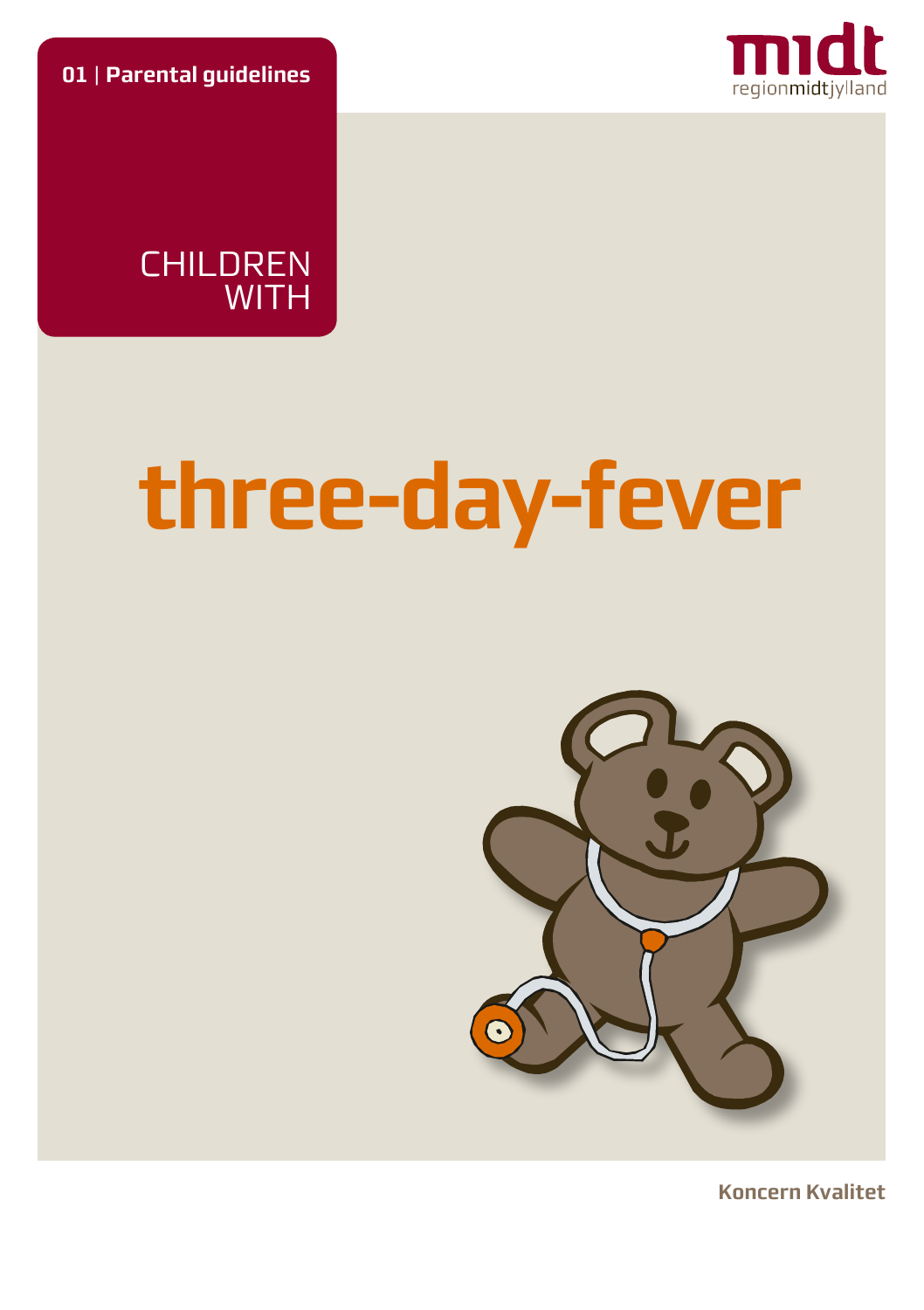# Children with **three-day-fever**

#### **General information:**

Three-day-fever is a virus disease, which will give the child a high temperature for three days after which the temperature will fall. As the temperature falls, a red-spotted rash develops on the skin. Usually, it first shows on the body and then spreads to the child's arms and legs.

The disease is caused by a common virus and therefore mostly affects infants and young children.

#### **How is it contracted?**

The condition is caused by a virus that spreads via the airways by drop infection when coughing or sneezing.

The virus can be found in the child's spittle, and children contract the disease by breathing in small droplets from coughing or sneezing and when being in contact with unclean hands or e.g. toys contaminated with spittle or snot. It takes between 5 and 15 days from the child contracts the disease until it falls ill.



#### **Symptoms:**

- Sudden high fever in a child who shows no signs of having a cold
- Tiredness, uneasiness, and general feeling of discomfort
- The fever usually disappears after three days - hence the name of the disease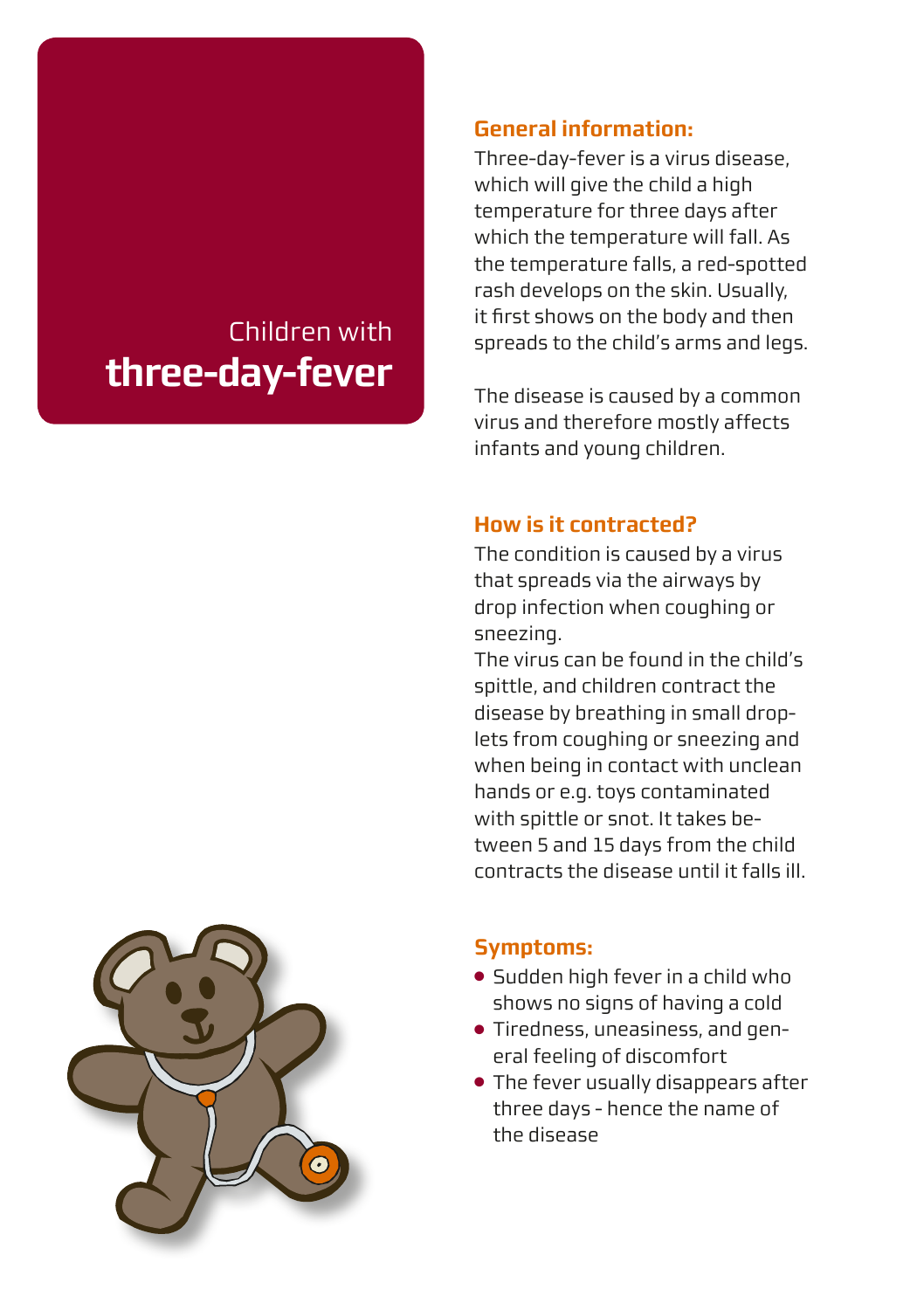● A rash develops on the skin once the temperature has fallen.

# **Good advice:**

- When the child has a fever, it is important that it can get rid of the heat. Often it is enough to dress the child in underwear and socks. Use a sheet or duvet cover instead of a duvet
- Make sure the child gets plenty to drink. Offer the child small amounts of fluid frequently. Infants should be breastfed more often.

#### **When to see a doctor?**

Contact a doctor if the child:

- appears to be weak and you cannot establish contact with the child
- refuses to drink and cannot pee
- has a high temperature for more than three days
- develops a rash which does not disappear when you press on it
- makes you worry and you feel insecure

Contact your general practitioner first because he/she knows your child better than the doctor on call. You can also get good advice and guidance from your health visitor.

## **Treatment:**

There is no effective treatment for most diseases caused by a virus. The only thing you can do is to relieve the symptoms and keep an eye on the child's condition. If the child is in pain and/or refuses to drink, you may give the child painkillers as agreed with a doctor.

#### **Prevention:**

Prevention is difficult in practice because the disease is easily contracted at places where many children are in close contact with each other. It is important to wash your hands after having touched an infected child.

In general, it is important for both adults and children to wash hands often as it reduces the risk of infection.

#### **Childcare:**

The child can go back to childcare when the fever has gone and the child feels well again.